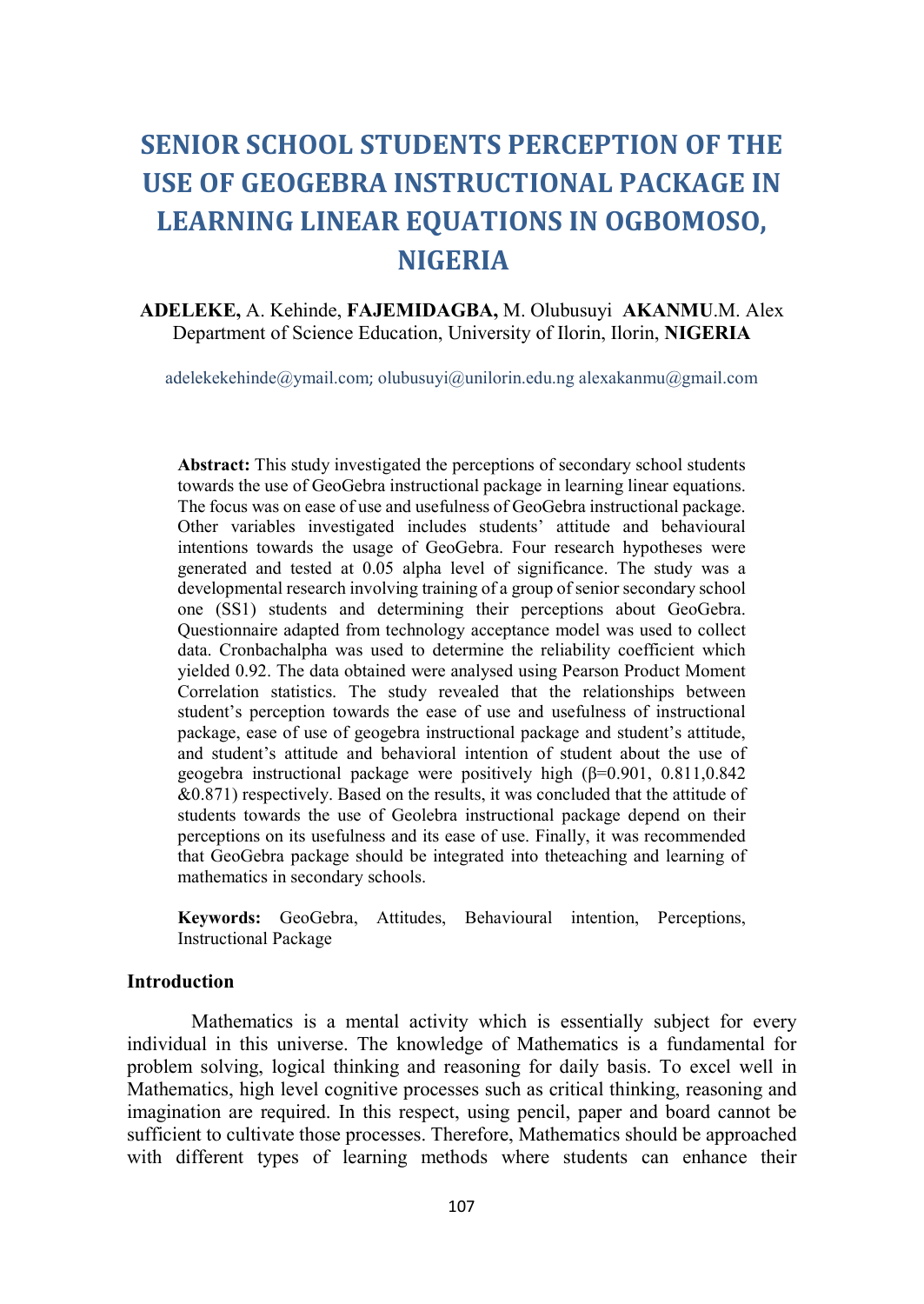understanding and make the learning fun (Dogan & Icel, 2010; Hohenwarter & Fuchs, 2004).

Education system has begun to change very tremendously in the presence of Information and Communication Technology (ICT). Most countries have begun to integrate the use of ICT in their education system. The use of computers in teaching and learning has become a catalyst to positively change the approach to teaching and learning (Tella, Tella, Toyobo, Adika, & Adeyinka, 2007). The use of technology in education enhances the students learning and helps the educators to encourage a constructivist classroom environment (Muir-Herzig, 2004). Many computer applications have been developed explicitly to engage learners in critical thinking in the market, such as Mathematica, Matlab, Maple V, Geometers' Sketchpad, Autograf, Graphic Calculator and others (David, Chad, & Hsiu-Peng, 1998). These software tools can provide powerful symbolic and numerical calculations, can produce quick calculations and also assist students in abstract mathematical concepts (Hohenwarter, Hohenwarter, Kreis & Lavicza, 2008)). However, the use of any mathematical software such as the above requires high expenditure, should the government decideto implement it in all schools (Dogan & Icell, 2010). Fortunately, there is a software system called GeoGebra that inte- grates possibilities of both dynamic geometry and computer algebra in one programme for mathematics teaching (Hohenwarter & Jones, 2007; Dikovic,2009).

These materials are very concise, easily accessible, and professionally done, with supplementary suggestions contributed by users. This concerted assisted enviro nment is described as focusing on "quality versus quantity" in the GeoGebra website (Grandgenett, 2007).

GeoGebra is an innovative tool for integrating technology in teaching and learning mathematics. It was developed by Markus Hohenwarter in 2001 and can be freely downloaded from www.geogebra.org. ―This mixing of algebra and geometry is the heart of GeoGebra (Sangwin, 2007). This tool can motivate students to explore mathematics and offer opportunities for critical thinking, which is central to constructivist. Diković (2009) found that GeoGebra can help learners grasp experimental, problem-oriented and research-oriented learning of mathematics, both in the classroom and at home. This software can benefit students by enabling them to understand the ideas embedded in the theorems and problems more fully than they would have understood without the aid of technology (Pandiscio 2002). It was also found that the use of Geogebra enhanced the student's performance in learning mathematics (Saha, Ayub &Tarmizi, 2010, Shadaan & Eu, 2013; Zengin, Furkan, &Kutluca, 2012).

Although the integration of technology in mathematics learning has become very trendy, the effectiveness of technology in mathematics still remains a debatable issue in the board of education. To find a solution for the problem, the concrete reason behind this issue must be addressed first. It has been proved by many researchers that the students' attitude and perception are the backbone for the success of any instructional approaches or integration of technology in the educational system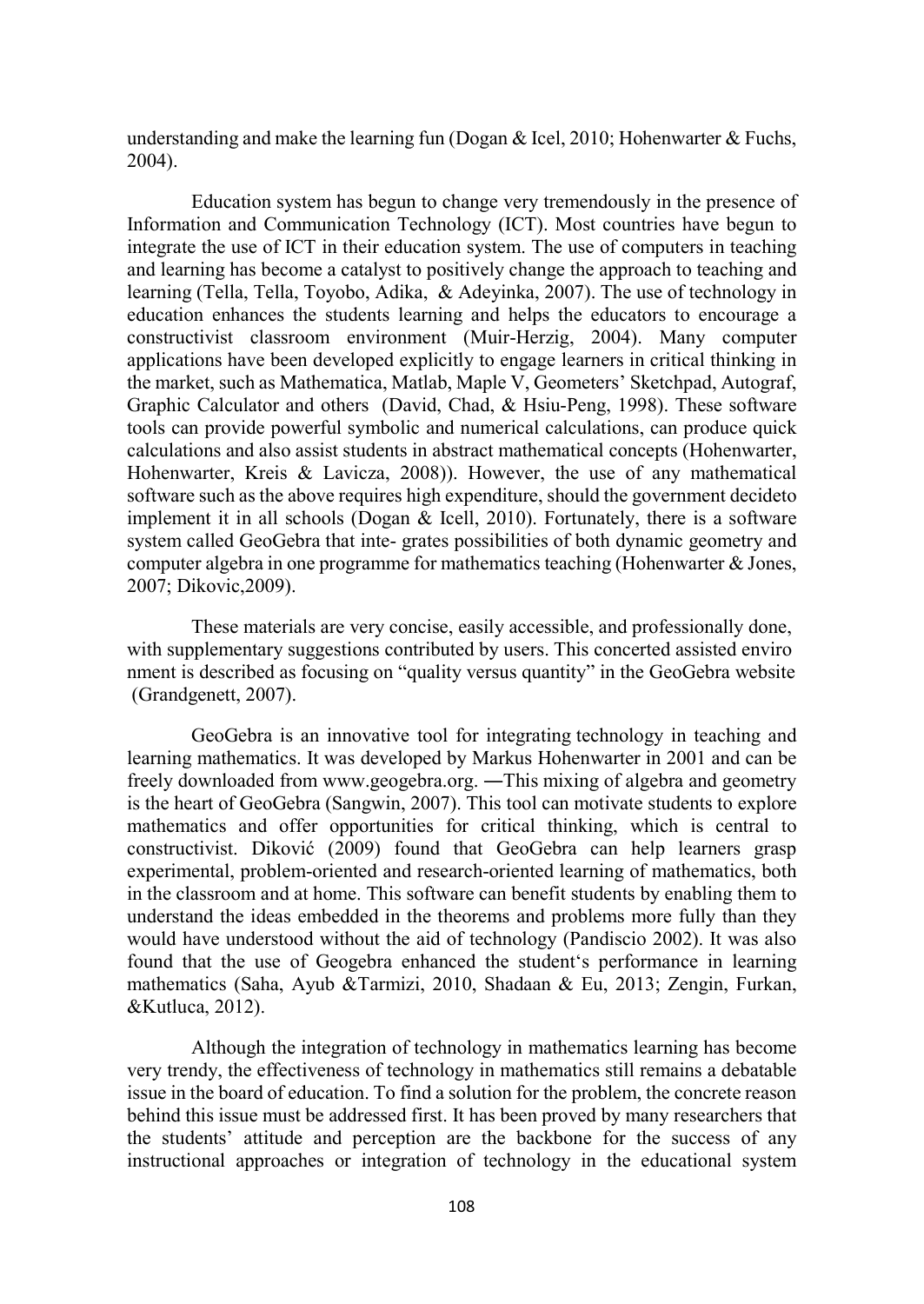(Alexiou-Ray, Wilson, Wright, &Peirano, 2003).Volk and Yip (1999), stated that to lead and forecast the upcoming actions, students' attitude and perception are playing a major function. In fact, the participation level of students in the society is affected by the negative or positive attitudes of students towards the technology.

Many studies have been conducted to determine the suitability or effectiveness of the use of computer software in teaching and learning mathematics. The results of using computers to assist in the instruction of mathematics have been mixed. Magallanes (2003) compared the use of Ethnomathematics software and the traditional method. The findings indicated that there were significant differences on the test scores between the two groups with students who used the Ethnomathematics software achieved higher scores. Teaching and learning of mathematics utilizing the graphing calculator was found to be instructionally efficient significantly, compared to the conventional and Autograph software (Aberson, Berger, Healy, Kyle,, & Romero, 2000). Mean while, findings ofSchpilberg and Hubschman (2003) indicated that the use of Gemeters Sketchpad (GSP) induced higher mathematical thinking process amongst the GSP group. These findings showed that the use of GSP had an impact on both mathematical thinking process and performance.

This work, therefore, makes a deep study on the students' attitudes towards the integration of GeoGebra technology in the learning of linear equations. In Nigeria's education curriculum, this topic is being taught in SSI. (Federal Ministry of Education, 2007).Many researchers have conducted researches on GeoGebra on attitudes towards the technology in education in many topics such as Geometry (Botana & Abánades, 2014), Intergers (Reisa, 2010), Trigonometry (Zengin, Furkan, & Kutluca, 2012), Calculus (Volk & Yip, 1999), Algebra (Hohenwarter & Fuchs, 2004; Hohenwarter & Jones, 2007). But researches on specific topics like linear equations still as countable as the fingers on one hand. The positive or negative attitude cum perceptions of students will determine the effectiveness of GeoGebra on learning the linear equations. The primary factors that are influencing the students' attitudes towards the use of GeoGebra in learning the particular topic can be identified by using the modified model from Technology Acceptance Model which was introduced by Davis in year 1989.



Figure 1: Technology Acceptance Model (TAM). Source: Ajzen (2006)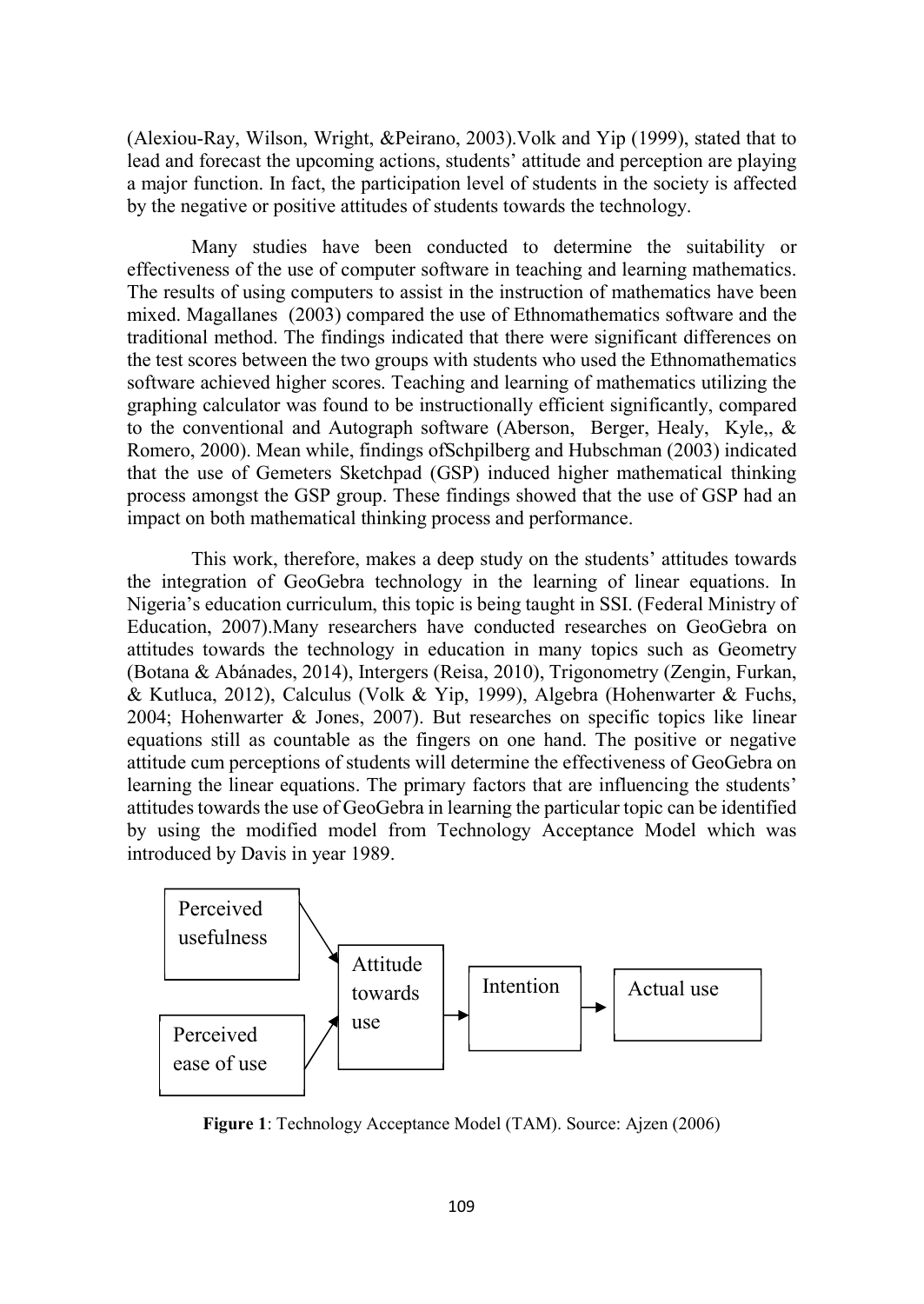It is a model that explains factors that influence users' acceptance of technology systems. It is an adapted model of TRA. TAM ignores the role of normative beliefs and replaces behavioural beliefs about the outcome with Perceived Ease of Use (PEOU) and Perceived Usefulness (PU). Perceived Usefulness is about the extent to which a person believes that using the technology will enhance his or her job performance while perceive ease of use is about a person's beliefs that using the specific technology will be free of effort (Ajzen, 2006 ; Davis, 1989). Venkatesh and Davis (2000) found that perceived usefulness is a strong determinant of users' intention.

### Purpose of the Study

The aim of this study was to investigate the perceptions of senior secondary school students towards the use of GeoGebra instructional package in learning of linear equations.

## Research Hypotheses

HO<sub>1</sub>: There is no relationship between students' perception of the ease and usefulness of GeoGebra instructional package

HO2 : there is no relationship between students' perception of usefulness GeoGebra instructional package and their attitude toward GeoGebra instructional package.

HO3 perceived ease of use ofGeoGebra instructional package has no relationship with the attitude of students toward GeoGebra instructional package

HO4: there is no relationship between students' attitude and behavioural intention toward GeoGebra instructional package.

# Method

This study was a developmental research which involved training of students and measurement of their perceptions about theuse of GeoGebra instructional package. Developmental research has been applied to diverse areas of study and practice. It is a strategy for changing the beliefs, attitude and values of organization so that they can better adapt to new challenges (Bennis, 1969; Lieberman & Miller 1992,;Richey & Kelvin,2005)

This study involved an intact class of SS1 which was purposively selected. Having a functioning computer laboratory and being a co-educational school were used as criteria for selection. The sample size comprised 38 students. The lesson was made up of six periods. The researcher used the first two periods to introduce the students to the use ofGeoGebrainstructional package. Third to fifth periods were used to teach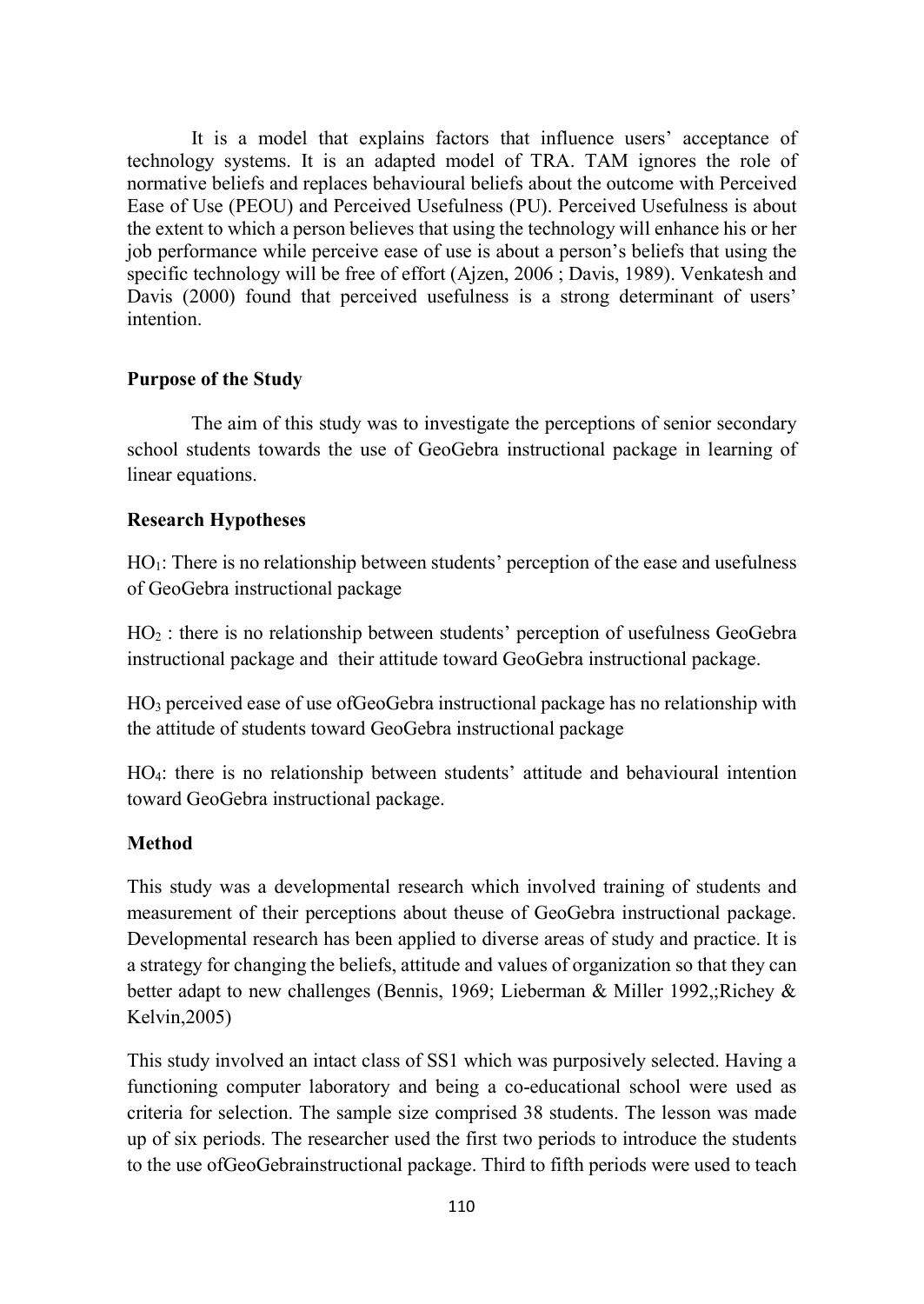the students how to use GeoGebra to solve linear equations.The students were given notes (procedure) and worksheets at the end of each lesson. Also students were asked to do exercises using GeoGebrainstructional packages. The lesson was bi-directional, it was interactive, and students were encouraged to asked questions if they had doubt about the use of GeoGebrainstructional package. Finally, the last lesson was devoted for general discussion and questionnaire administration

Students' perceptions toward Geogebra questionnaire was used to collect data in this study.The instrument was divided into sections A, B&C.Section A is about the students' background (age, sex and prior use of GeoGebra).Section B contains items on the attitude and behavioural intention to GeoGebra.Section B was made up of 33 items.A 4-point likertt type was used to rate each item in section B. The items in section were based on four constructs in the technology acceptance model (TAM) section C contains open ended question which asked the students to provide answer at their own will.

#### Data Analysis

Data collected through questionnaire were analysed by SPSS 20.0. The hypotheses were tested by using Pearson correlation. The instrument was subjected to both face and content validity.test retest was used to test for its reliability. The score was later subjected to Cronbach alpha test of reliability. Cronbachalpha co-efficient obtained was 0.921 which indicated that the instrument was highly reliable.

#### Results

The results of the study are summarized in accordance to the hypotheses set for the study

Ho<sub>1:</sub> There is no relationship between students' perception of the ease and usefulness of GeoGebra instructional package.

The result table 1 shows that there was a strong and positive relationship between students' perceptions towards ease of use and usefulness of GeoGebra package. The calculated value was 0.90. Therefore, hypothesis 1 was rejected since pvalue: 0.00 is less than 0.05 and  $β=0.90$ . Thus, there exists a significant relationship between students' perception towards ease of use and usefulness of GeoGebra instructional package.

HO2: there is no relationship between students' perception of usefulness GeoGebra instructional package and their attitude toward GeoGebra instructional package.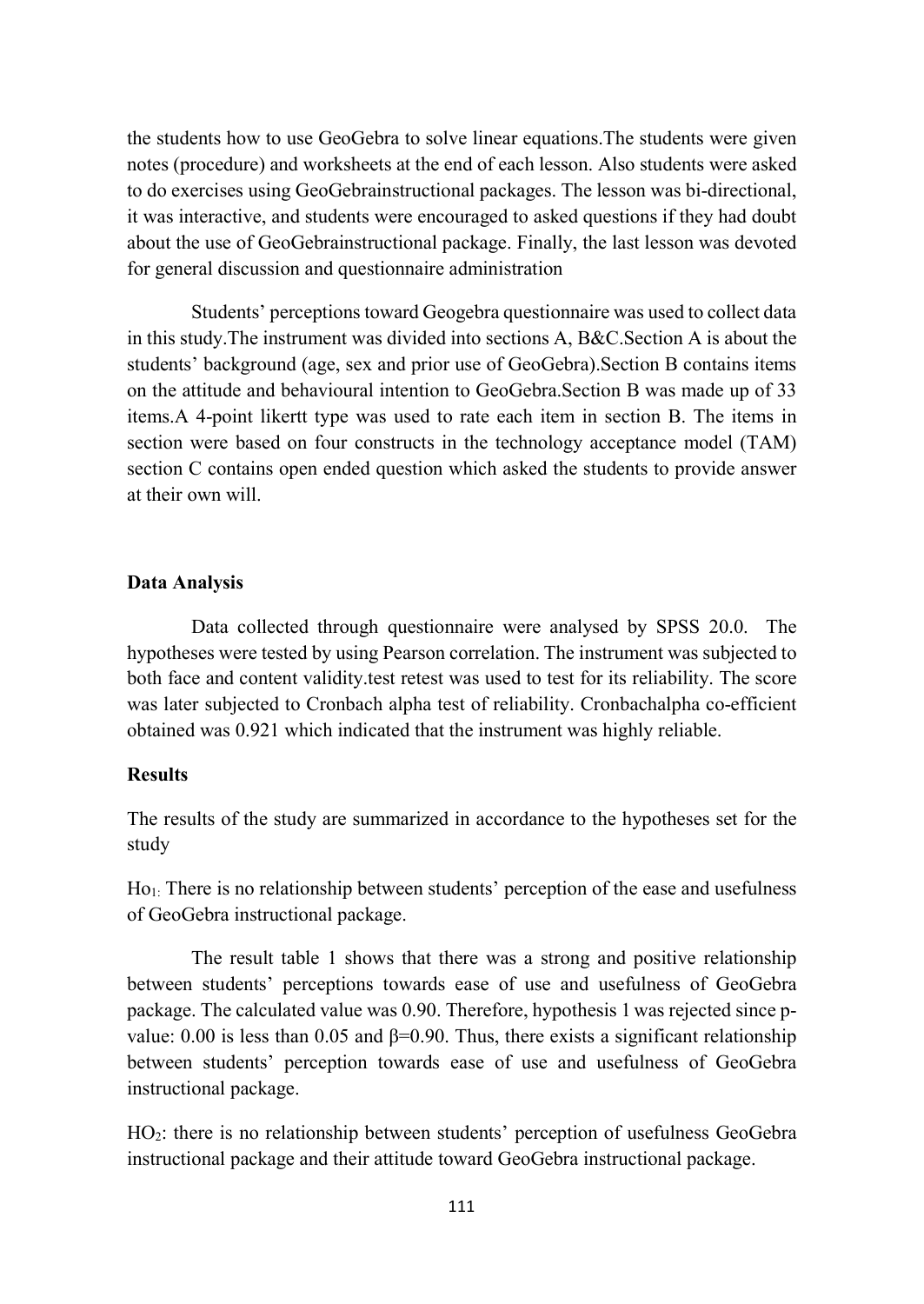The result in the table also revealed that there was a strong positive relationship between students' persived usefulness and their attitude towards the use of GeoGebra instructional package  $(\beta=0.811,p$ -value= 0.039 at 0.05). Maybe the students' positive attitude towards the use of GeoGebra is that students found GeoGebra beneficial for them to learn mathematics.

HO3: Perceived ease of use of GeoGebra instructional package has no relationship with the attitude of students toward GeoGebra instructional package.

From the result in the table, it was revealed that students' perception about ease of use of GeoGebra instructional package has significant relationship with students' attitude towards the use of GeoGebrain learning linear equations. Since the p-value 0.029 was less than 0.05 while  $\beta$ = 0.842. Therefore, both usefulness and ease of useof GeoGebra have significant relationship with the attitude of students towards the GeoGebra in learning mathematics hencee, HO<sub>3</sub> was rejected.

HO4: There is no relationship between students' attitude and behavioural intention toward GeoGebra instructional package.

 The result in the table also showed that students who showed positive attitude to the use GeoGebra also showed positive behavioural intention to the use GeoGebra. Thus,  $HO_4$  was rejected that is, there was a strong positive relationship between students' attitude and behavioural intention of students to the use of GeoGebra instructional package ( $β = 0.971$ , p-value=0.000, at 0.005).

### Table 1

| V a r i a b l e s $\sin A t$ 0.05            |  |  |       |  |       | Pearson Correlation $\vert \mathbf{R} \vert \mathbf{e} \mathbf{m} \vert \mathbf{a} \mathbf{r} \vert \mathbf{k}$ |                                                   |  |  |  |       |   |  |   |
|----------------------------------------------|--|--|-------|--|-------|-----------------------------------------------------------------------------------------------------------------|---------------------------------------------------|--|--|--|-------|---|--|---|
| Ease and usefulness of GeoGebra              |  |  |       |  |       | $\begin{array}{cccccc} 0 & . & 0 & 0 & 0 \end{array}$                                                           | 0.901                                             |  |  |  |       |   |  |   |
| usefulness of GeoGebraand students' attitude |  |  | 0.039 |  |       |                                                                                                                 |                                                   |  |  |  | 0.811 | N |  |   |
| Ease of GeoGebra and students' attitude      |  |  |       |  |       | 0.02910.842                                                                                                     |                                                   |  |  |  |       | N |  |   |
| students' attitude and behavioural intention |  |  |       |  | 0.001 |                                                                                                                 | $\begin{bmatrix} 0 & . & 8 & 7 & 1 \end{bmatrix}$ |  |  |  |       |   |  | S |

# Pearson Moment Correlation Coefficients Table

@ 0.05 level of significance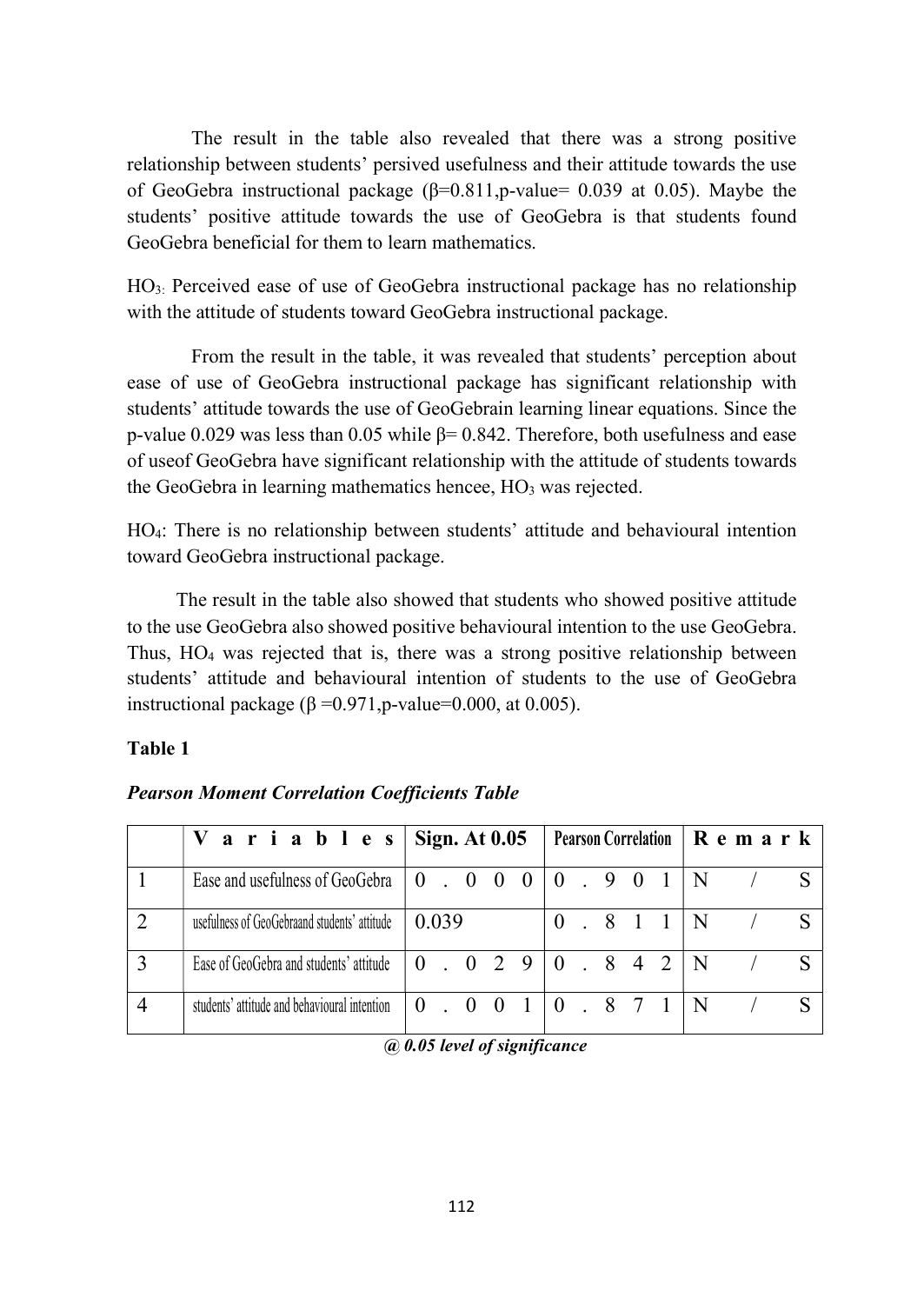#### **Discussion**

The finding on the relationship existing between student's perception towards the ease of use and usefulness of GeoGebrainstructional package was strongly and prositively high (B=0.901). May be hand-on –design activities and examples adopted for training made the studenst to perceive that if GeoGebrapackage is easy to use it will be found useful for them to learn mathematics. The result agreed withBagozzi, Daris and Warshaw, 1992 &Dogan and Icel (2010 ) who stated that the greater the perceived ease of use and usefulness of an innovation is, the greater the likelihood o adopting the innovation .

Again it was found that students' perceptions about ease of use, usefulness and their attitude towards the use of GeoGebrainsturstional package in learning mathematics were highly related. Their attitude towards the use of GeoGebrapackage is determined by their perceptions on its usefulness and also how simple it is to use (Venkatesh & Davis (2000). Thus, the study agreed with the finding of Keringan  $(2002)$ &Wenglinsky  $(1998)$  who found that computer assisted instructions make students have positive attitude, build confidence in their ability to do mathematics, construct mathematics skills, promote higher order and improve mathematics achievement.



Figure 2:GeoGebra View with Grids

Also, the result on the attitude and behavioural intention revealed that students tend to focus on the ease of use and usefulness of GeoGebraof instructional package before showing their intention of the package. It could be observed that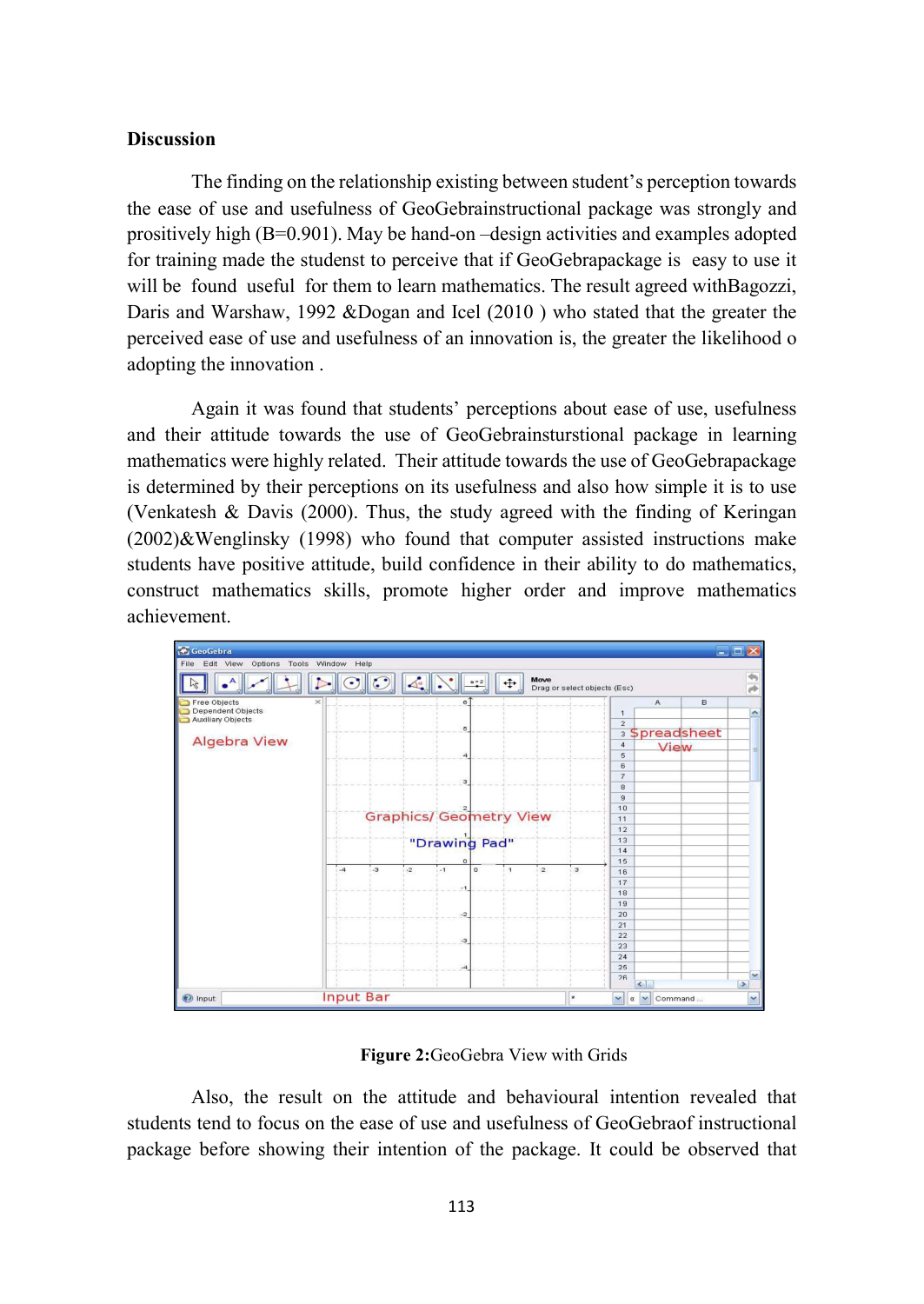students are ready to integrate ICT in their education if they find that the ICT is beneficial for them and if it has the potential to enrich their mathematical knowledge and skills.Venkatesh and Davis(2000) found that perceived usefulness is a strong determinant of users' intention. Generally, the results show a high degree of consistency with the study of Salih(2004) who found that computer enriched environment and multi- media enhanced classroom setting are positively and strongly correlated with student attitudes towards computer and they can foster positively toward the use of computer in education. Similarly, Philip, Jackson, and Dave (2011) found that computer assisted instruction (CAI) promotes positive attitudes towards mathematics learning and teaching.



Figure 3: GeoGebra View without Grids

Finally, it was concluded that the attitude of students towards the use of Geolebrainstructional package depends on their perceptions on both its usefulness and ease of use. GeoGebra instructional package has proven as an effective tool for the studentsto learn linear equations.

#### Suggestions for Further Study

This study was limited to the perception of students towards the use of GeoGebra in learning mathematics. The sample is so small that could not be used to make generalized conclusion therefore, further study should be carried out on the effect of using GeoGebra on the performance of students in mathematics this could be extended to variables like gender, school locations, organization and school types.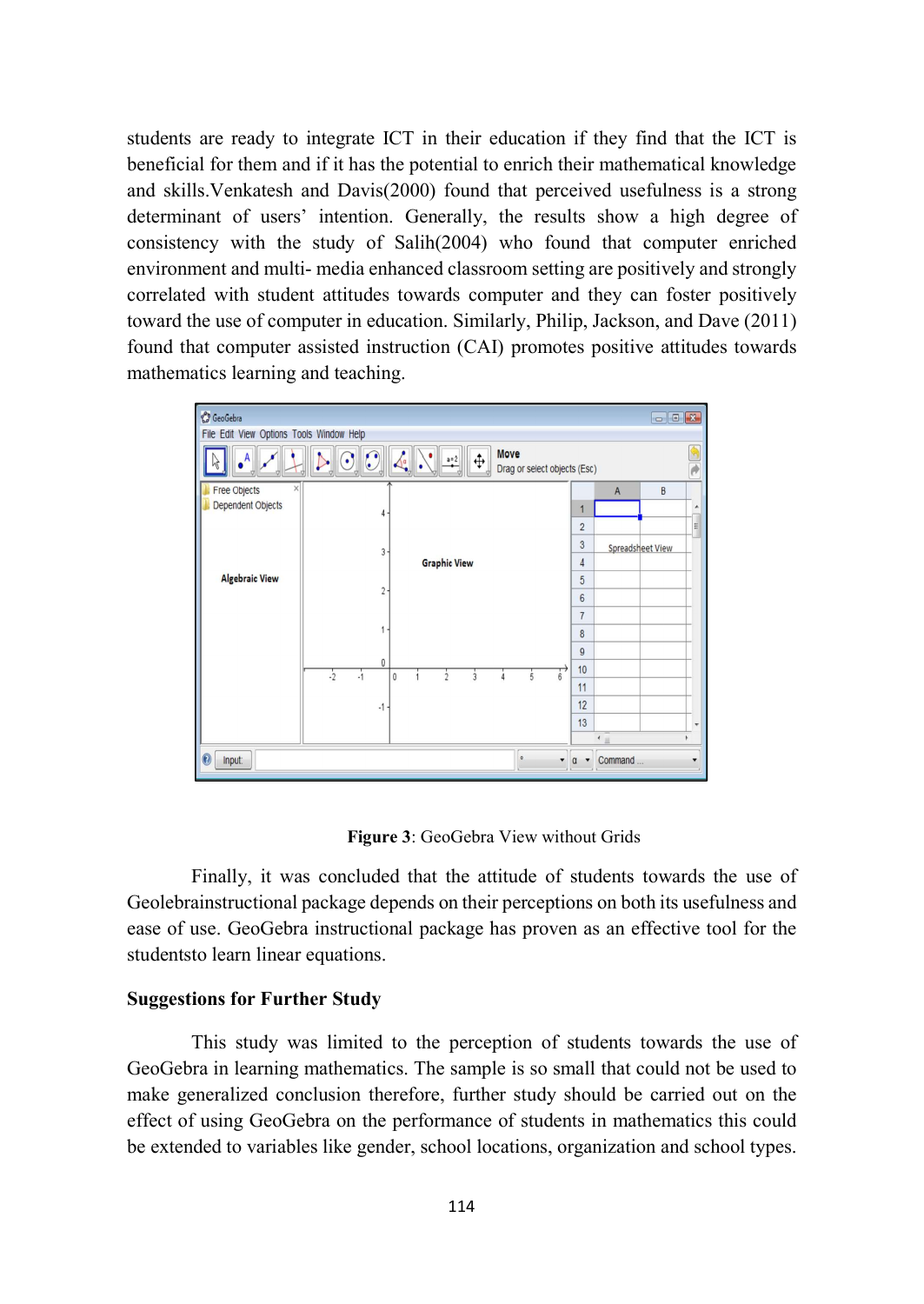#### References

- Aberson, C.L., Berger, D.E., Healy, M.R. Kyle, D. & Romero, V.L. (2000). Evaluation of an interactive tutorial for teaching the central limit theorem. Teaching of Psychology 27, 289-291.
- Ajazen , I (2006). The theory of planned behaviordiagram. Retrieved May 3, 2016 from htt://www.people.umass.edu/ajzen/tpb.diag.html
- Alexiou-Ray, J., Wilson, E., Wright, V., &Peirano, A. (2003). Changing Instructional Practice: The Impact of Technology Integration on Students, Parents and School Personnel. Electronic Journal for the Integration of Technology in Education.
- Antohe.V. (2011).GeoGebra Software in Teaching- Learning Process.Annals. Computer Science Series (9th Tome.Vol. 9.Fasc. 1).
- Bennis, W. G. (1969). Organizational development: Its nature, origins, and prospects. Reading, MA: Addison–Wesley.
- Botana, F., &Abánades, M. A. (2014). Automatic deduction in (dynamic) geometry: Loci computation. Computational Geometry, 47(1),75-89.
- David, H. J., Chad, C., &Yueh, H.-P. (1998). Computers as Mindtools for Engaging Learners in Critical Thinking. TechTreds, 43(2), 23-32.
- Davis, F. D. (1989). User Acceptance of Information Technology: System Characteristics, User Perceptions and Behavioral Impacts. International Journal of Man-Machine Studies, 38(3), 475-487.
- Dikovic, L. (2009). Applications GeoGebra into Teaching Some Topics of Mathematics at the College Level. Business Technical College, TrgSvetog Save 34, 1-13
- Dogan, M., &Icel, R. (2010). The Role of Dynamic Geometry Software in The Process of Learning: GeoGebra Example about Triangles. Paper Presented at Third International Conference on Innovations in Learning for The Future 2010: E-Learning: First Eurasia Meeting Of GeoGebra (EMG). Istanbul, Turkey
- Grandgenett, N. (2007). Mathematics and Computer Education. ProQuest Education Journal, 41(3), 276.
- Hohenwarter, M., & Fuchs, K. (2004). Combination of dynamic geometry, algebra and calculus in the software systemGeoGebra.
- Hohenwarter, M., & Jones, K. (2007). Ways of Linking Geometry and Algebra: The Case of GeoGebra (November, pp. 126-131).
- Hohenwarter, M., Hohenwarter, J., Kreis, Y., & Lavicza, Z. (2008). Teaching and Calculus with Free Dynamic Mathematics Software GeoGebra. 11th International Congress on Mathematical Education
- Kamariah, Abu Bakar, Rohani Ahmad Tarmizi, Ahmad FauziMohd. Ayub, Aida Suraya Md. Yunus (2009). Effect of utilizing Geometer's Sketchpad on performance and mathematical thinking of secondary mathematics learners: An initial exploration. International Journal of Education and Information Technologies, 1(3), 20-27.
- Kerlinger, F. N. (1964). Foundations of behavioral research: Educa- tional and psychological inquiry. New York: Holt, Rinehart and Winston.
- Lieberman, A.,&Miller,L.(1992).Professional development of teachers. In M.C. Alkin (Ed.), Encyclopedia of educational research (6th ed., pp. 1045–1051). New York: Macmillan.
- Magallanes, A.M. (2003). Comparison of student test score in a coordinate plane unit using traditional classroom techniques versus traditional techniques coupled with an ethnomathematics software at torch middle school. Tesis Master, National University.